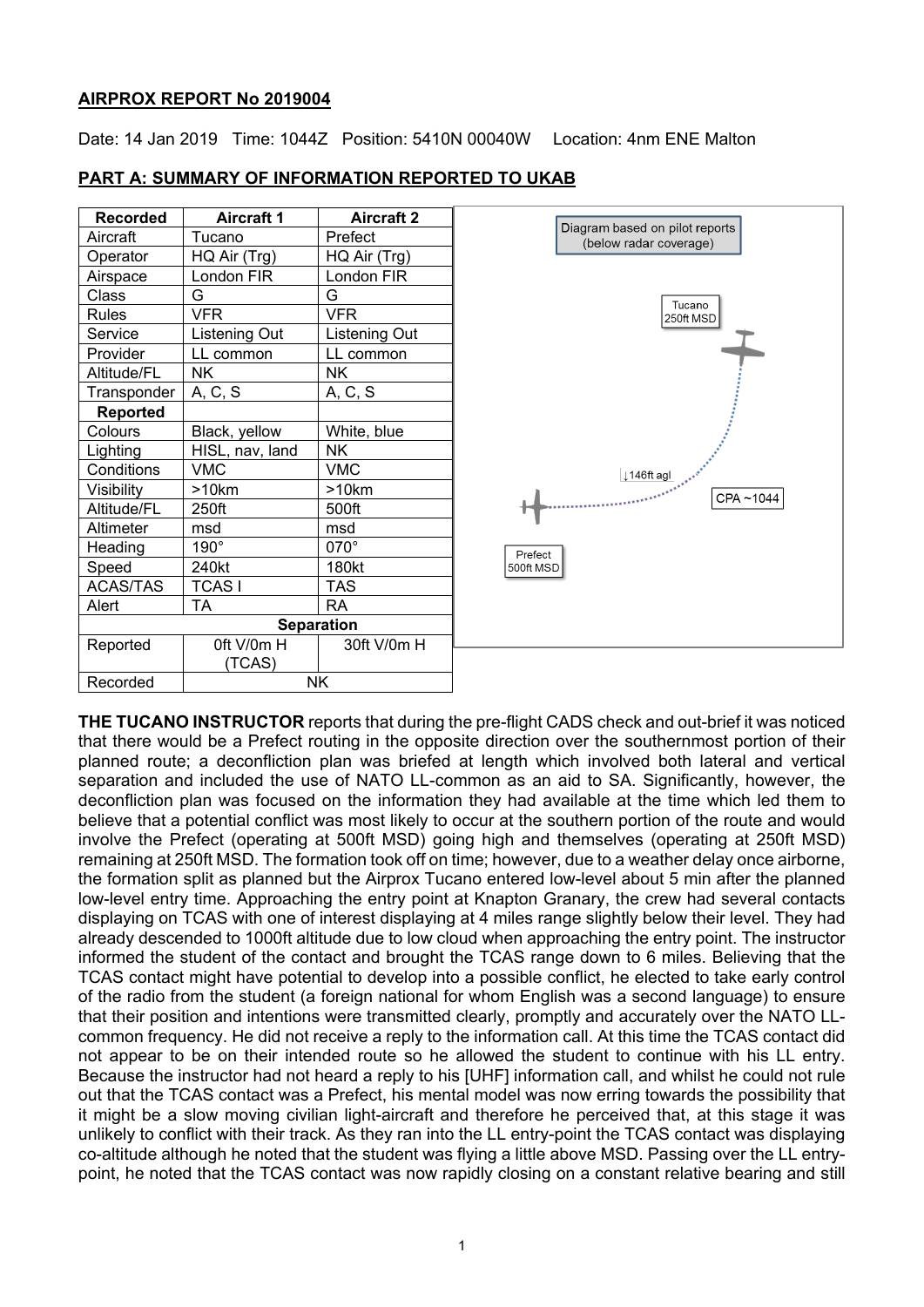displaying co-altitude. He took control from the student and directed him to focus solely on lookout whilst he reduced the TCAS range to 2 miles. At this point the instructor was mindful of the following:

- 1. The student had been flying a cautious 250ft MSD that in his visually judged opinion was probably closer to 500ft MSD.
- 2. He suspected that the TCAS contact was either a Prefect; in which case he assumed it would be operating at 500ft MSD, or a civilian aircraft, in which case he concluded that on balance it would be more likely to be operating above 500ft than below.
- 3. The cloudbase, whilst apparently within limits, was already quite low and any significant climb might bring with it a reduction in lateral visibility approaching cloudbase. Conversely, given neither crew member was visual with the TCAS contact, a descent might help skyline the conflict which would aid visual acquisition.

Based on the balance of information and confronted with the option of climbing or descending, he elected to descend. After initiating the descent, and with the TCAS contact now approaching zero range, still co-altitude and on a constant relative bearing with no visual contact, he adjusted heading 20°-30° to the right (as much out of desperation as anything else), which also kept them over the lowest terrain. He was mindful of the limitations of TCAS bearing information although until then the TCAS contact had been closing on a constant relative bearing; he felt that he was starting to run out of options. The TCAS range then increased, the contact disappeared from the display and they continued the sortie as planned. Although he considered the possibility that an Airprox had taken place at the time, given that he had not seen the other aircraft he felt that he couldn't say if separation had been reduced to an unsafe level. After landing he was phoned by the Prefect pilot and only after consultation with him, where it become apparent just how close they had come, did he submit an Airprox.

The instructor stated that, in his opinion, the barriers to loss of safe separation and aids to SA, (namely lookout, TCAS and CADS) had all failed and the only remaining barrier to a collision on his part was providence. Furthermore, and even with the benefit of hindsight, if faced with the same set of circumstances he would still make the same decisions which led to the Airprox. The instructor observed that:

- 1. The Prefect is, like the Tutor, a small and relatively inconspicuous aircraft and, [being faster than the Tutor], it has a greater potential to achieve high closure rates and operates further out into the Low-Flying system from home base than was previously routinely the case with the Tutor. Therefore, he was now more likely to encounter Prefects in the Linton local area than was previously the case with the Tutor.
- 2. Despite effective cuing from TCAS and a Traffic Advisory that alerted them to the presence of another aircraft, and even with both crew focusing on lookout, neither crew member was able to achieve visual contact with the Prefect.
- 3. Whilst the limitations of lookout are well documented, he believed this case highlighted that even with the assistance of TCAS to aid SA, lookout is still imperfect.
- 4. The use of CADS directed the focus of their pre-flight deconfliction planning in the wrong place and contributed to his incorrect mental model that the Prefect would be operating above them. He believed this incident highlighted that, when used for building SA, CADS is very sensitive to changes in timing and is not especially robust against the normal timing errors which occur. Furthermore, the way CADS displays information (the 'sausage' around the route turning bright red where the system believes a conflict exists) can insidiously lead to the conclusion that a conflict is likely to exist where one doesn't, or vice-versa, resulting in misdirected planning and briefing effort.
- 5. Anecdotally, and based on personal experience, it seemed common for Tucano staff and students alike to fly high on 250ft MSD, with no routine opportunity for 'recalibration' of the 250ft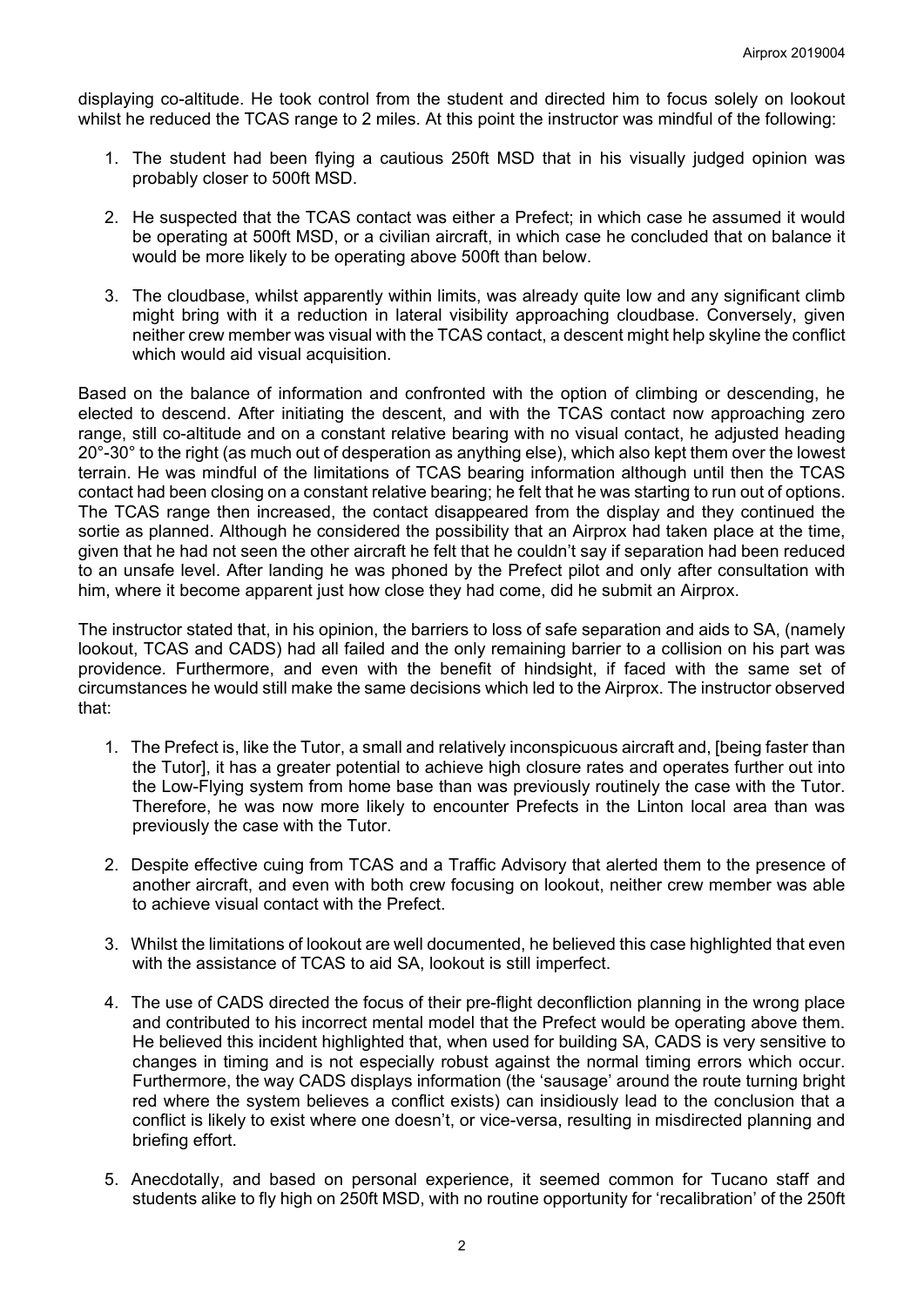MSD picture. 250ft visual run in and breaks used to be commonplace and provided a useful means of recalibrating the visual picture in the absence of a Tucano radar altimeter. However, these breaks where withdrawn a few years ago and, since then, the only opportunity to recalibrate the 250ft picture in normal flying training is on one sortie of the Basic Fast-Jet Training syllabus (Intro to Low-Level) where a single fly-through of the airfield at 250ft is performed. Speaking only for himself, it was 5 years since he had last flown a radar altimeter equipped aircraft at 250ft MSD and, on examining his logbook, it appeared that he had in fact never flown the 'Intro to Low-Level' sortie with a real student (notwithstanding he would have flown the sortie profile at some point during various check flights and QFI upgrades over the course of his tour, most likely last in early 2017). Therefore, he believed it was highly likely in this case at least that his interpretation of the 250ft MSD picture had started to err on the cautious (high) side. He believed this has potential ramifications for LL deconfliction where part of a deconfliction plan may be based on MSD separation.

He assessed the risk of collision as 'High'.

**THE PREFECT PILOT** reports that he was on a medium-to-low-level navigation exercise entering lowlevel (500ft MSD) east abeam Hull. The weather began to deteriorate north of Driffield; the handling pilot considered the weather to be unsuitable to the northeast of Driffield but suitable to proceed to the planned target in the Vale of York. The handling pilot was aware of numerous aircraft operating in the area, including Hawk and multiple Tucano and Prefect aircraft; all aircraft were pre-notified on CADS. As the Prefect cleared the high ground to the south of its target run, the cloud base and visibility improved. The pilot commenced a planned navigation turn onto the eastbound track of the target run and, whilst doing so, heard a Tucano on Low-Level-Common frequency transmit that it was entering low-level at Knapton Granary. The Prefect handling pilot did not respond immediately; the intention being to complete the turn onto the target run, identify the Tucano and provide a useful relative position to the descending Tucano. In retrospect this was an unhelpful decision and a low-level-common call indicating general position could have provided increased SA to the Tucano. No visual identification was made on the descending Tucano until a TAS alert, appearing at approximately 2 miles, drew the handling pilot's eyes into the 10 o'clock position. With the Tucano initially heading south (assumed 240kt) and the Prefect on an easterly track (180kt groundspeed), the Tucano entered a descending turn to the right (presumably a look out turn), creating a converging heading. The Prefect initiated a turn to the left to create lateral separation, with the perception that the Tucano would be tracking southbound, as per the published CADS profile. The Tucano continued its descending turn to the right further closing the separation, at which point the Prefect pilot rolled wings-level and descended below authorised MSD to avoid a collision. The accurate minimum height of the Prefect in this manoeuvre was unknown but was assumed to be approximately 250ft AGL. The Prefect passed directly under the Tucano with a separation estimate of considerably less than 100ft. After CPA the Tucano continued southbound, and the Prefect climbed back up above MSD and tracked eastbound. The Prefect handling pilot made the following observations:

- 1. A lack of an accurate Low Level Common call by the Prefect in response to the Tucano's lowlevel entry call did little to assist the Tucano operators with updating SA on potentially conflicting traffic.
- 2. A lack of any TAS contact information (until approximately 2 miles) did not provide the Prefect pilot with any prior indication of the Tucano traffic.
- 3. Poor weather, with low cloud base to the south of Knapton Granary, and rising ground may have demanded increased consideration for the Tucano operators, looking ahead at their routing to assess the suitability to continue.
- 4. After speaking to the Tucano crew post-sortie, it is believed that at no point did the Tucano gain visual with the Prefect, but did have the Prefect displayed on TAS and were aiming to generate vertical de-confliction by descending to 250ft MSD (visually judged).

He assessed the risk of collision as 'High'.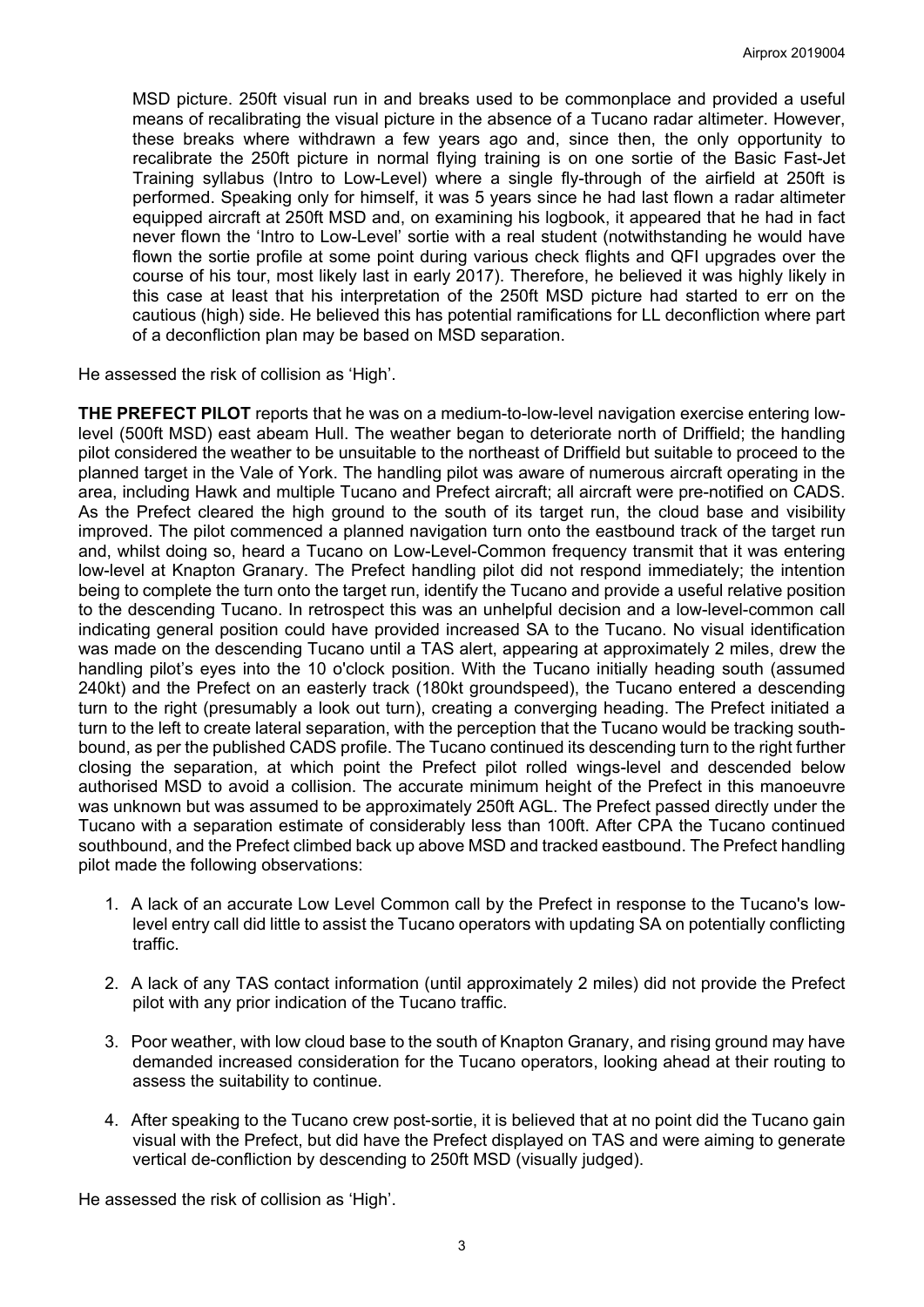# **Factual Background**

The weather at Linton was recorded as follows:

METAR EGXU 141050Z 34006KT 9999 FEW010 BKN025 BKN048 06/04 Q1020 BLU TEMPO BKN023 WHT=

### **Analysis and Investigation**

### **UKAB Secretariat**

The Tucano and Prefect pilots shared an equal responsibility for collision avoidance and not to operate in such proximity to other aircraft as to create a collision hazard<sup>[1](#page-3-0)</sup>. If the incident geometry is considered as head-on or nearly so then both pilots were required to turn to the right<sup>2</sup>. If the incident geometry is considered as converging then the Tucano pilot was required to give way to the Prefect<sup>[3](#page-3-2)</sup>.

## **Linton Occurrence Investigation**

An Investigation was convened to establish the circumstances surrounding a loss of safe separation between a Tucano and Prefect aircraft operating in Low Flying Area (LFA) 11 on the morning of 14 Jan 2019. The aircraft converged to a separation of about 30ft vertically and with no lateral separation. To avoid collision, the Prefect pilot descended from 500ft to 146ft agl. Following the incident both aircraft continued with their planned sortie profiles. An Airprox was submitted by the Tucano and Prefect pilots shortly after both aircraft had landed. The investigation centred upon DASOR information submitted by the instructors, interviews with the Tucano and Prefect aircrew, examination of the Tucano Training Manual (TTM) Guidance on Traffic Collision Avoidance System (TCAS) Employment, Tucano Aircrew Manual, UK Military Low Flying Handbook Centralised Aviation Data Service (CADS) SOPs, the International Aircraft Planning Mission System (IAMPS) and the Prefect dynamic simulator. OC Instructor Training Flt (Tucano), Tucano QFIs, Prefect aircrew and Tucano and Prefect simulator personnel were also consulted. Examination of the ATC radar trace was carried out. The investigation concluded that none of the aircrew reacted to electronic (TCAS/TAS) information regarding each other in an effective or timely manner. TAS did enable the Prefect pilot to gain visual with the Tucano, but he was not able to generate sufficient separation. The investigation focused on the reasons why the aircrew did not generate adequate separation.

The following outcomes and causal factors (CF) were identified:

- 1. Loss of safe separation resulting in an Airprox between the ac flown by Aircrew 1 (Tucano) and Aircrew 3 (Prefect). Separation between Aircrew 1 (Tucano) and Aircrew 3's (Prefect) ac was estimated by Aircrew 3 (Prefect) to have reduced to approx. 30ft vertical separation with no lateral separation.
- 2. Aircrew 1 (Tucano):
	- a. descended and turned right towards the Prefect, bringing the flight paths into confliction.
	- b. prioritised entering low level at Knapton Granary rather than reacting to TCAS information.
	- c. elected to generate vertical separation with the Prefect through use of differential MSDs.
	- d. assessed Aircrew 2 (Tucano) to be flying at 500 ft MSD so took control and descended the ac to a visually assessed 250 ft MSD in an attempt to generate vertical separation and skyline the Prefect.
	- e. turned the ac 20 to 30 degrees right during the descent, to try and keep the ac over lower ground, which reduced lateral separation with the Prefect.

 $\overline{a}$ <sup>1</sup> MAA RA 2307 paragraphs 1 and 2.

<span id="page-3-1"></span><span id="page-3-0"></span><sup>2</sup> MAA RA 2307 paragraph 13.

<span id="page-3-2"></span><sup>3</sup> MAA RA 2307 paragraph 12.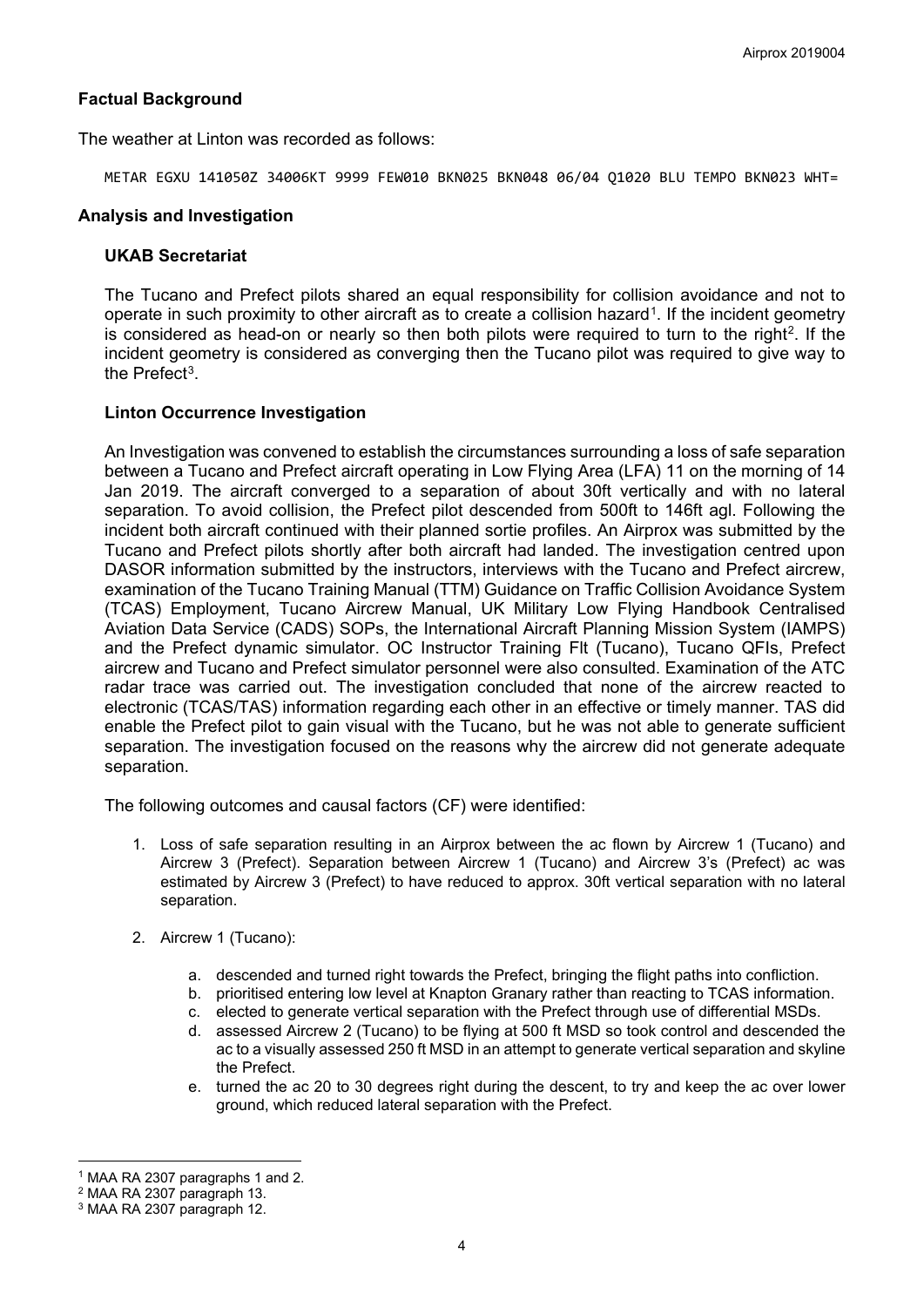- f. was of the belief that the TCAS should be used primarily to gain visual acquisition and manoeuvring on TCAS information alone is not advisable.
- g. interpretation and understanding of the Tucano Training Manual (TTM) Guidance on TCAS Employment Chapter 16 was incorrect and not in line with the Tucano force understanding.
- h. was of the belief that climbing to generate vertical separation would make the situation worse as he thought visibility would be reduced toward the cloud base further inhibiting visual acquisition of the conflicting ac. In addition, any hard manoeuvering without visual acquisition may have caused a collision.
- i. were unable to acquire the Prefect visually. Poor conspicuity of the Prefect due to its size and colour made visual identification hard for Aircrew 1 and 2 to achieve.
- j. continued with the low level entry procedure with a conflicting TCAS contact and at some point an audio TA.
- k. followed the plan to enter low level at Knapton Granary, rather than avoiding an area of known traffic confliction, or effecting a delayed entry.
- 3. Aircrew 3 (Prefect):
	- a. descended below his authorised MSD of 500ft, during which the separation reduced to 146ft agl.
	- b. manoeuvred his ac on a descending flight path to avoid collision with the Tucano.
	- c. was initially unable to determine which way the Tucano was turning and was then unable to fly a suitable lateral de-conflicting flight path as he had little previous experience of assessing ac operating in a high speed dynamic environment; he therefore descended to achieve separation.
	- d. inadvertently manoeuvred his ac along a flight path which brought it into confliction with the Tucano.
	- e. chosen course of action, was not executed in sufficient time to effect safe separation.
	- f. did not use the LLC frequency to instruct the Tucano to stop descending, as he could not think of what to say in a timely manner.
	- g. stated that his TAS did not display the Tucano contact prior to the audio warning. Had it done so earlier this could have given him greater SA to react sooner and avoid the confliction area.
	- h. did not respond to Aircrew 1's (Tucano) position update made on the LLC frequency.
	- i. elected to wait until he could pass more useful positional information to the Tucano.
	- j. was distracted by the frustration of not knowing why the TAWS terrain avoidance voice warning had not deselected. TAWS audio warnings were present during Aircrew 1's LLC transmission.

The CFs attracted a number of recommendations.

- 1. The MAC risk is held at ODH level across MOD. It could be argued that following on from the level of risk ownership, Airprox OSIs and ORGs consequently should be convened at ODH level as a minimum. Any airprox that involves different units should be convened at above Stn level. A minimum of Gp level but potentially incorporating RAFSC input for cross Gp/Def or civilian events. An ORG at Gp level would ensure objectivity is sustained, supporting the generation of robust recommendations.
- 2. Generate through synthetic training, random visual threats which need to be assessed and reacted to appropriately with emergency breaks and suitable R/T.
- 3. Generate through synthetic training, random TAS threats which need to be assessed and reacted to appropriately with suitable R/T. This training should be incorporated in the EFT & QFI syllabuses at an appropriate juncture.
- 4. BTRs for all Prefect aircrew to demonstrate competency in the ability to generate avoidance criteria from TAS and visual threats.
- 5. Generate TAS SOPs utilising best practice from all TAS/TCAS equipped training ac.
- 6. Identify the operational employment of the TCAS II system currently fitted to Hawk T2 and establish the suitability and effectiveness of the system for Prefect and other 22GP advanced platforms operations.
- 7. Devise formal training for Prefect aircrew on the operation of CADS. To be included in QFI & EFT courses.
- 8. Investigate the reliability of Prefect TAS.
- 9. Review all documentation to ensure suitable provision of guidance on low level de-confliction planning, including but not ltd to appropriate generation of vertical separation.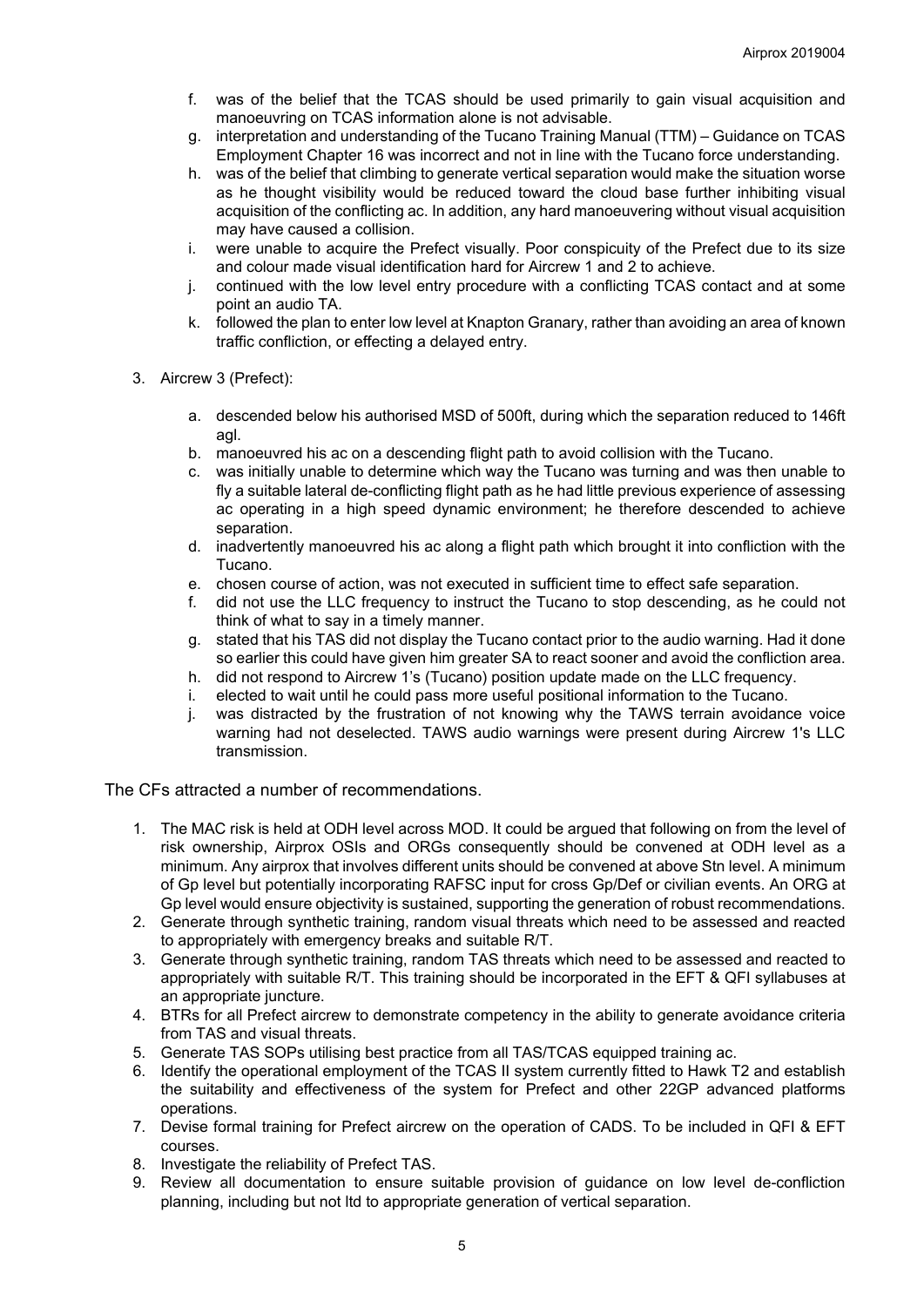- 10. Simulator training for all Tucano aircrew to generate TCAS conflicts with instruction on avoidance techniques and criteria.
- 11. BTRs for all Tucano aircrew to demonstrate competency in the ability to generate avoidance criteria from TCAS threats.
- 12. EKQs to include TCAS/TAS questions regarding separation criteria for pan-22 Gp TCAS/TAS equipped air systems.
- 13. All Tucano pilots are to be briefed on the revised guidance for response to TCAS contacts
- 14. Clarification of the TTM Guidance on TCAS employment wrt the provision of guidance on how best to use TCAS to generate avoidance criteria.
- 15. Investigate the possibility of improving Prefect conspicuity.
- 16. LFA specific key geographic features are identified through consultation with key LFA users and printed on the LFC. These then form the positional reference for all deconfliction radio transmissions within the LFS.
- 17. It is recommended that the outcome of this OSI is utilised to remind aircrews of the importance of checking system indications when operating equipment when completing the LL entry checklist.

#### **Comments**

## **HQ Air Command**

This incident led to a detailed Occurrence Safety Investigation which identified a number of causal factors and made recommendations accordingly.

A number of barriers to MAC were breached before the final barrier (lookout) led to a collision being avoided. The plan-to-avoid barrier was not fully employed as the 2 crews did not have the opportunity to speak directly to each other; the primary plan of separating by using differing MSDs was fundamentally flawed in that there is no equipment fitted to the Tucano that can accurately measure height (i.e. there is no radar altimeter); the Tucano was not on its original timeline, thus the CADS display of conflictions would no longer have been valid; we have seen many, many times that a plan to deconflict at low-level through use of the radio is often unsuccessful (as it was in this case).

The electronic conspicuity barrier was available and functioned for both crews. However, by utilising the TCAS display to aid visual acquisition, rather than manoeuvring on the displayed information prior to gaining visual with the other aircraft, the Tucano pilot continued into proximity with the Prefect. For his part, the Prefect pilot received a TAS indication of the Tucano at approximately 2 miles and became visual with the Tucano almost immediately. Having turned to maintain lateral separation, this was eroded by the manoeuvring of the Tucano, ultimately leaving the Prefect pilot with no option but to keep descending to avoid a collision. Whilst the separation distance was minimal, the risk of collision was reasonably low as the Prefect pilot was visual with the Tucano throughout.

This incident highlights the need to utilise all the barriers to MAC to their full effect – plan to be in a different place to the other aircraft; react to information received (from ATC or onboard sensors) before your aircraft comes close to the other. Using the SA provided by CADS and/or TCAS/TAS to simply supplement lookout (ie 'we'll keep a good lookout here as we expect to see another aircraft') simply places more reliance on the lookout barrier.

#### **Summary**

An Airprox was reported when a Tucano and a Prefect flew into proximity at about 1044 on Monday 14<sup>th</sup> January 2019. Both pilots were operating under VFR in VMC, both operating autonomously on the Low Level Common frequency.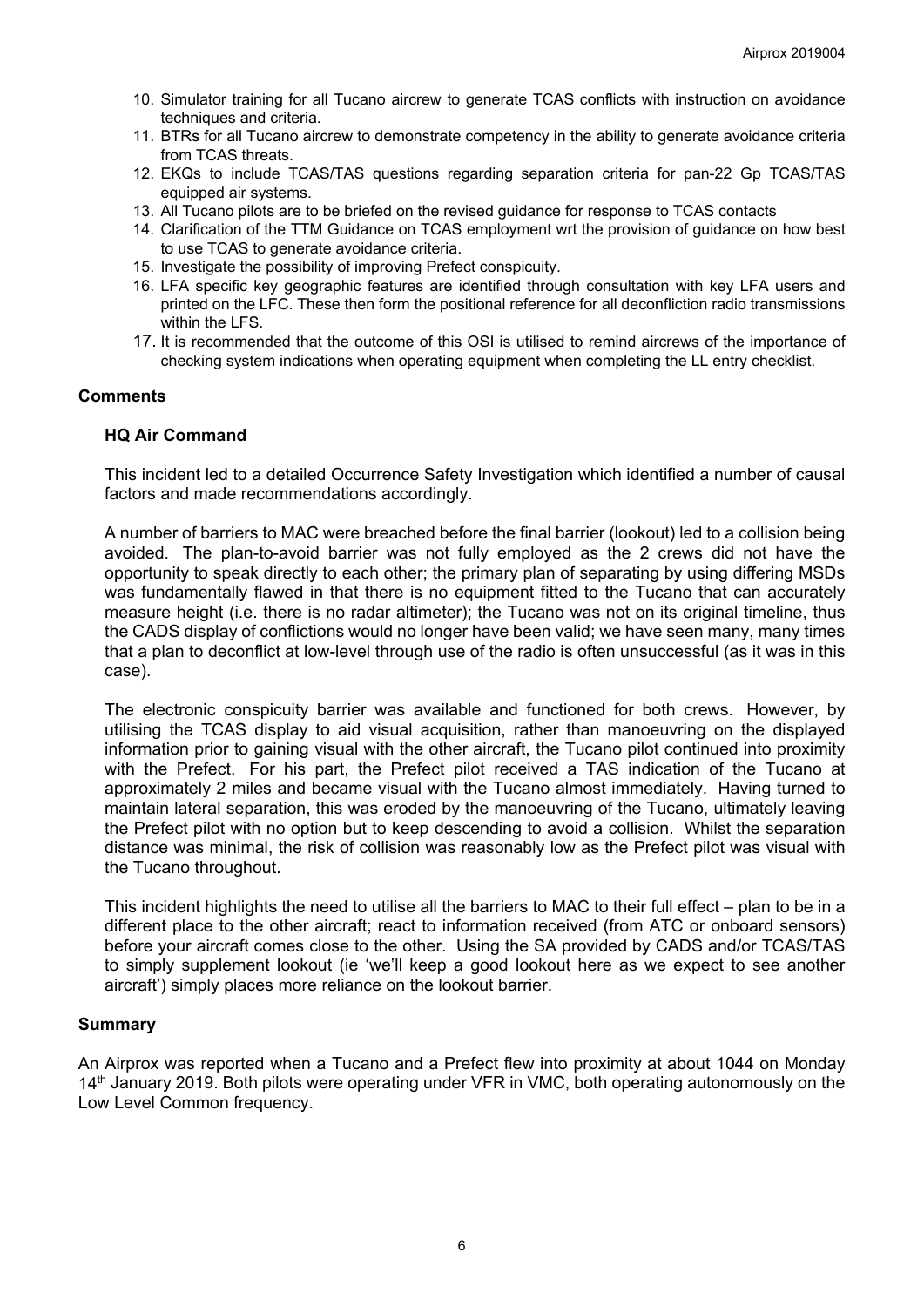# **PART B: SUMMARY OF THE BOARD'S DISCUSSIONS**

Information available consisted of reports from both pilots, radar photographs/video recordings (which did not show the aircraft at CPA) and reports from the appropriate operating authorities. Relevant contributory factors mentioned during the Board's discussions are highlighted within the text in bold, with the numbers referring to the Contributory Factors table displayed in Part C.

The Board commended the Linton Occurrence Investigation team for a particularly thorough and exhaustive investigation, which had established numerous causal factors. Following a review of these from the military member, the Board then discussed the chronology of events and noted that from the very start of their sorties both crews had been aware of the planned presence of the other aircraft from CADS information. Unfortunately, and as highlighted in the OSI and HQ Air Command comments, neither had then made a sufficiently robust plan for deconfliction (**CF2**).

Turning to the Tucano pilot's actions, members noted that he was ultimately relying on his MSD being lower than that of the Prefect, which the Board commented was always going to be flawed due to MSD in those aircraft being based on a visual assessment (with the potential for inherent error). More generally, MSD meant Minimum Separation Distance which, by definition meant that another pilot might choose to fly at a greater height than their MSD (especially over undulating terrain and near obstacles); therefore, relying on each other being at respective minimum heights for deconfliction was fundamentally flawed. Nevertheless, the Board commended the Tucano pilot for making an R/T transmission on the LL-Common frequency as he entered low-level, it was unfortunate that the Prefect pilot chose to delay his response such that the Tucano pilot was then denied valuable SA (**CF4, CF5**).

With the aircraft now closing, the Prefect pilot (heading east) turned left, based at least in part on his belief from CADS that the Tucano planned track was to the south. However, this did not take in to account the updated SA available from his TAS (**CF4, CF6, CF7**). Similarly, the Tucano pilot turned right towards lower ground, presumably to enhance his MSD deconfliction plan, but therefore into greater conflict with the Prefect despite having TCAS information indicating the growing threat (**CF4, CF6, CF7**).

Overall, it appeared to the Board that both pilots had become task focused on their individual sortie and student objectives to the extent that they had then prioritised these over the converging flight paths (constant bearing) that could be deduced from their TCAS/TAS displays (**CF3**). In this respect, members had a wide-ranging discussion on the use of TCAS/TAS, and commented that it seemed that the procedures for dealing with associated conflict scenarios were not robust (**CF1**); this, they opined, had likely contributed to both pilots' inadequate use of the information available to them on their CWS displays such that they had both consciously flown into an area of a known traffic threat. Given the increasing proliferation of CWS equipment in both civil and military aircraft, the Board were of the opinion that guidance on what to do when confronted with CWS threat information was not just a military issue but one that was equally applicable to the GA community. Therefore, in order that both communities did not develop conflicting guidance, the Board resolved to recommend that, 'CAA and MAA provide advice and guidance on the interpretation and use of electronic conspicuity equipment'.

As the aircraft closed, the Prefect pilot saw the Tucano at 2nm and members opined that earlier action to positively avoid it would have been appropriate at that point. As it was, on seeing the Tucano turn towards, it seemed to the Board that the Prefect would have been better served by turning away to the right (to increase the sight-line rate) rather than turning left (thereby decreasing the sight-line rate); however, without being privy to the circumstances presented in the cockpit at the time, it was not for the Board to second-guess the Prefect pilot's actions based on what he perceived the geometry to be. Now flying into the same airspace, the only option left to the Prefect pilot was to bunt underneath the Tucano with minimal vertical separation achieved. For their part, the Tucano crew did not see the Prefect at all (**CF8**) although they were aware that they were in a likely conflict situation.

Members then discussed the risk and agreed that, although the Prefect pilot had seen the Tucano and had likely materially increased separation at CPA, the separation had still reduced to the bare minimum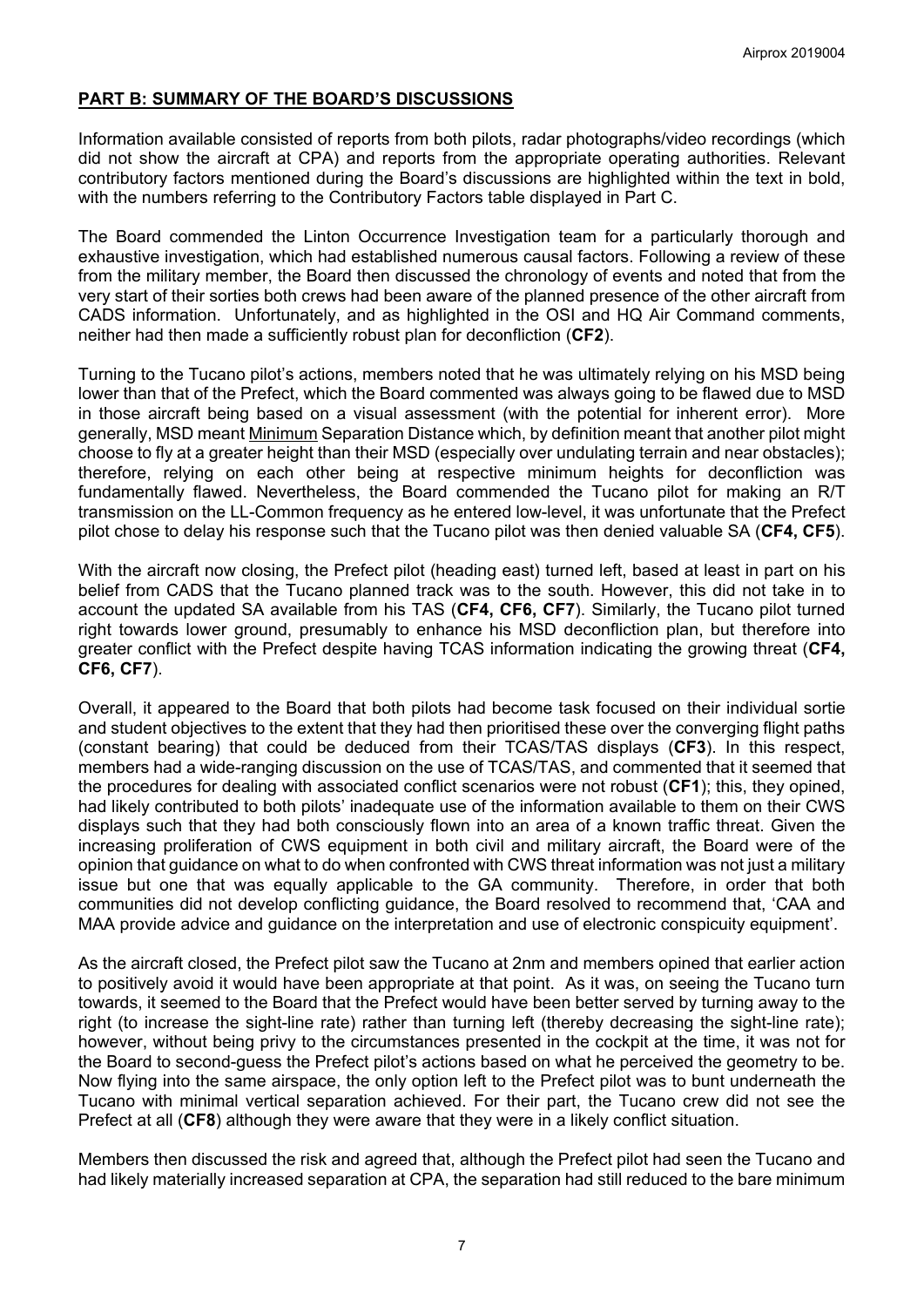where a serious risk of collision had existed. Members discussed how this could have come about and agreed that barriers were not effective unless those using them applied them effectively (**CF9**). **PART C: ASSESSMENT OF CAUSE AND RISK**

## Contributory Factors:

| CF. | Factor                                                         | <b>Description</b>                                                        | Amplification                                          |  |  |  |  |  |  |  |
|-----|----------------------------------------------------------------|---------------------------------------------------------------------------|--------------------------------------------------------|--|--|--|--|--|--|--|
|     | <b>Flight Elements</b>                                         |                                                                           |                                                        |  |  |  |  |  |  |  |
|     |                                                                | • Regulations, Processes, Procedures and Compliance                       |                                                        |  |  |  |  |  |  |  |
| 1   | Organisational                                                 | • Flight Operations Documentation and Publications                        | Inadequate regulations or procedures                   |  |  |  |  |  |  |  |
|     |                                                                | • Tactical Planning and Execution                                         |                                                        |  |  |  |  |  |  |  |
| 2   |                                                                | Human Factors   • No Decision/Plan                                        | Inadequate planning                                    |  |  |  |  |  |  |  |
| 3   |                                                                | Human Factors   • Insufficient Decision/Plan                              | Inadequate plan adaption                               |  |  |  |  |  |  |  |
| 4   |                                                                | Human Factors   • Incorrect Decision/Plan                                 | Incorrect or ineffective execution                     |  |  |  |  |  |  |  |
| 5   |                                                                | Human Factors   • Accuracy of Communication                               | Ineffective communication of intentions                |  |  |  |  |  |  |  |
|     | • Situational Awareness of the Conflicting Aircraft and Action |                                                                           |                                                        |  |  |  |  |  |  |  |
| 6   |                                                                | Human Factors   • Lack of Action                                          | Pilot flew into conflict despite Situational Awareness |  |  |  |  |  |  |  |
|     | <b>• Electronic Warning System Operation and Compliance</b>    |                                                                           |                                                        |  |  |  |  |  |  |  |
| 7   |                                                                | Human Factors   • Interpretation of Automation or Flight Deck Information | CWS misinterpreted or not optimally actioned           |  |  |  |  |  |  |  |
|     | • See and Avoid                                                |                                                                           |                                                        |  |  |  |  |  |  |  |
| 8   | Human Factors                                                  | • Monitoring of Other Aircraft                                            | Non-sighting by one or both pilots                     |  |  |  |  |  |  |  |
| 9   | Human Factors   • Lack of Action                               |                                                                           | Pilot flew into conflict                               |  |  |  |  |  |  |  |

Degree of Risk: A.

Recommendation: CAA and MAA provide advice and guidance on the interpretation and use of electronic conspicuity equipment.

## Safety Barrier Assessment[4](#page-7-0)

In assessing the effectiveness of the safety barriers associated with this incident, the Board concluded that the key factors had been that:

#### **Flight Elements:**

 $\overline{a}$ 

**Regulations, Processes, Procedures and Compliance** were assessed as **partially effective** because robust guidance and procedures for action in the event of TAS/TCAS alerts was lacking.

**Tactical Planning and Execution** was assessed as **ineffective** because the deconfliction plan based on differing MSDs was not sufficiently robust.

**Situational Awareness of the Conflicting Aircraft and Action** were assessed as **partially effective** because although both pilots could have done more with the TAS/TCAS information, the Prefect pilot did at least use the TAS information to visually acquire the Tucano.

**Electronic Warning System Operation and Compliance** were assessed as **partially effective** because although both pilots received TAS/TCAS information, the conflict was not fully resolved.

<span id="page-7-0"></span><sup>4</sup> The UK Airprox Board scheme for assessing the Availability, Functionality and Effectiveness of safety barriers can be found on the [UKAB Website.](http://www.airproxboard.org.uk/Learn-more/Airprox-Barrier-Assessment/)